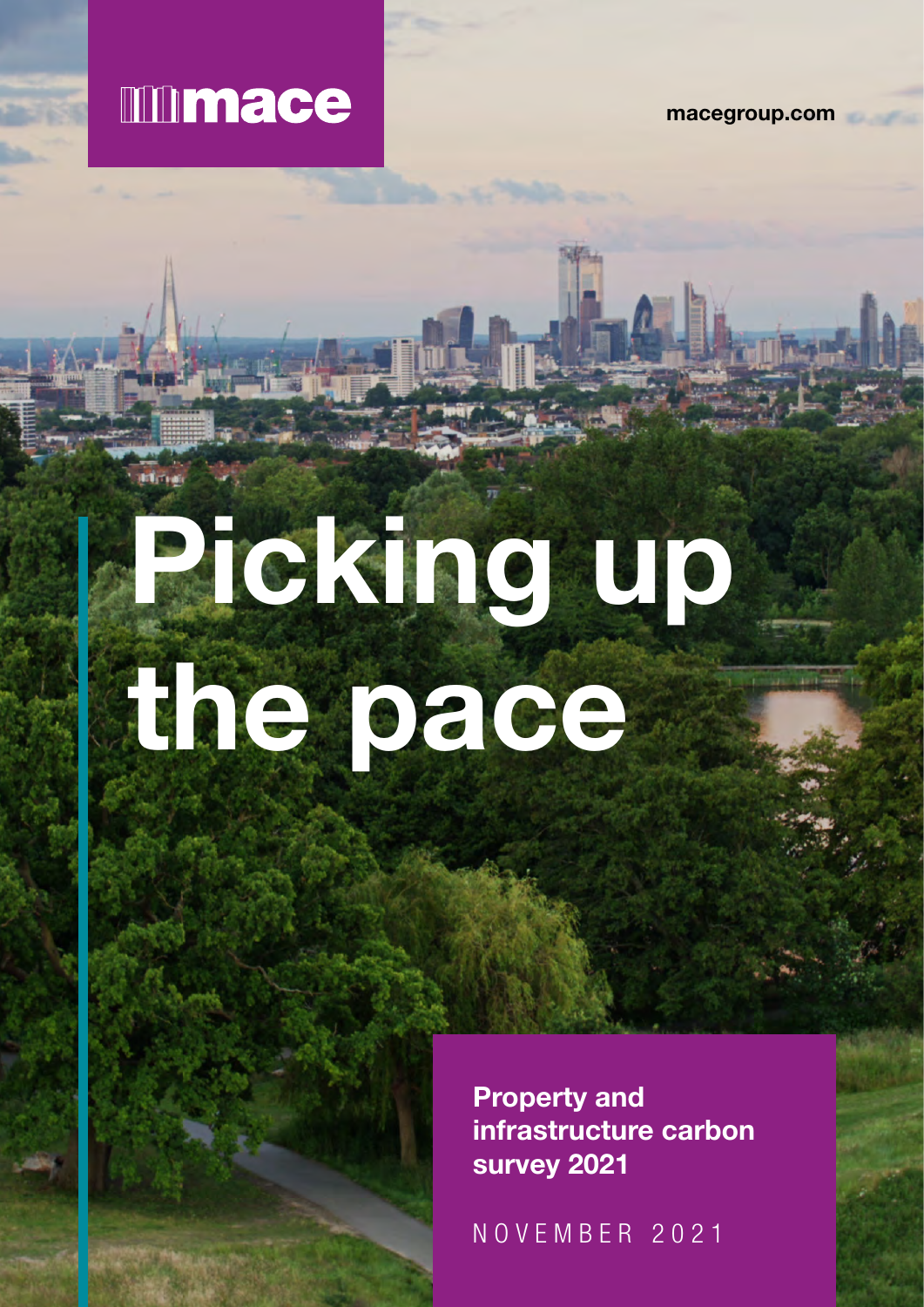# EXECUTIVE SUMMARY

It has been a year like no other in the corporate fight against climate change. As our data shows, more companies than ever understand the important responsibility that they hold and, as a result, talk has turned to action.

In the second year of our carbon survey we have seen a 39% rise in companies increasing their carbon reduction efforts and a 25% increase in the number of organisations with a carbon strategy.

Uncovering a global view of how the property and infrastructure industry is tackling climate change has highlighted some major shifts in learning and discovery.

In October 2021 invited over 1,500 business leaders to responded to our annual survey, and sought additional, independent views to gauge public opinion of the construction industry.

Collaboration is critical to the industry's success in driving down its carbon emissions. No one has all the answers but if we work together to share our learning, support new technology and inspire each other, we can achieve much more. We must focus on capacity building developing the skills that organisations and communities need to survive, adapt, and thrive in this fast-changing world.

Thank you to everyone who shared their position and experiences by taking part. We received responses from right across the world, from organisations of all sizes and across multiple sectors.

#### COP26

With COP26 proceedings over, the industry is asking itself what the conference will mean for the built environment and how it might result in meaningful action.

In this report we have additionally looked at people's hopes and expectations of COP26, reviewed the key announcements and provided insight into what we think it will mean for the future of construction.

As the construction sector continues to grow, the need for both new and repurposed buildings, and improved infrastructure, continues.

According to the World Green Building Council, over the next 40 years the world is expected to build 230 billion square metres of new construction – adding the equivalent of Paris to the planet every single week. By 2060 the global building floor area is likely to have doubled.

This rapid growth will not be without consequences unless we find a way to fundamentally, and collectively, transform how, what and where we build. The critical window of opportunity to address the challenge of new and existing buildings and infrastructure is now.

### Key findings

of organisations increased their carbon reduction effort in the last year 85%

## 54%

of organisations changed, or plan to change, their business model to respond to the climate emergency

61% in 2020 New question in 2021 28% in 2020

### of organisations have a carbon strategy 35%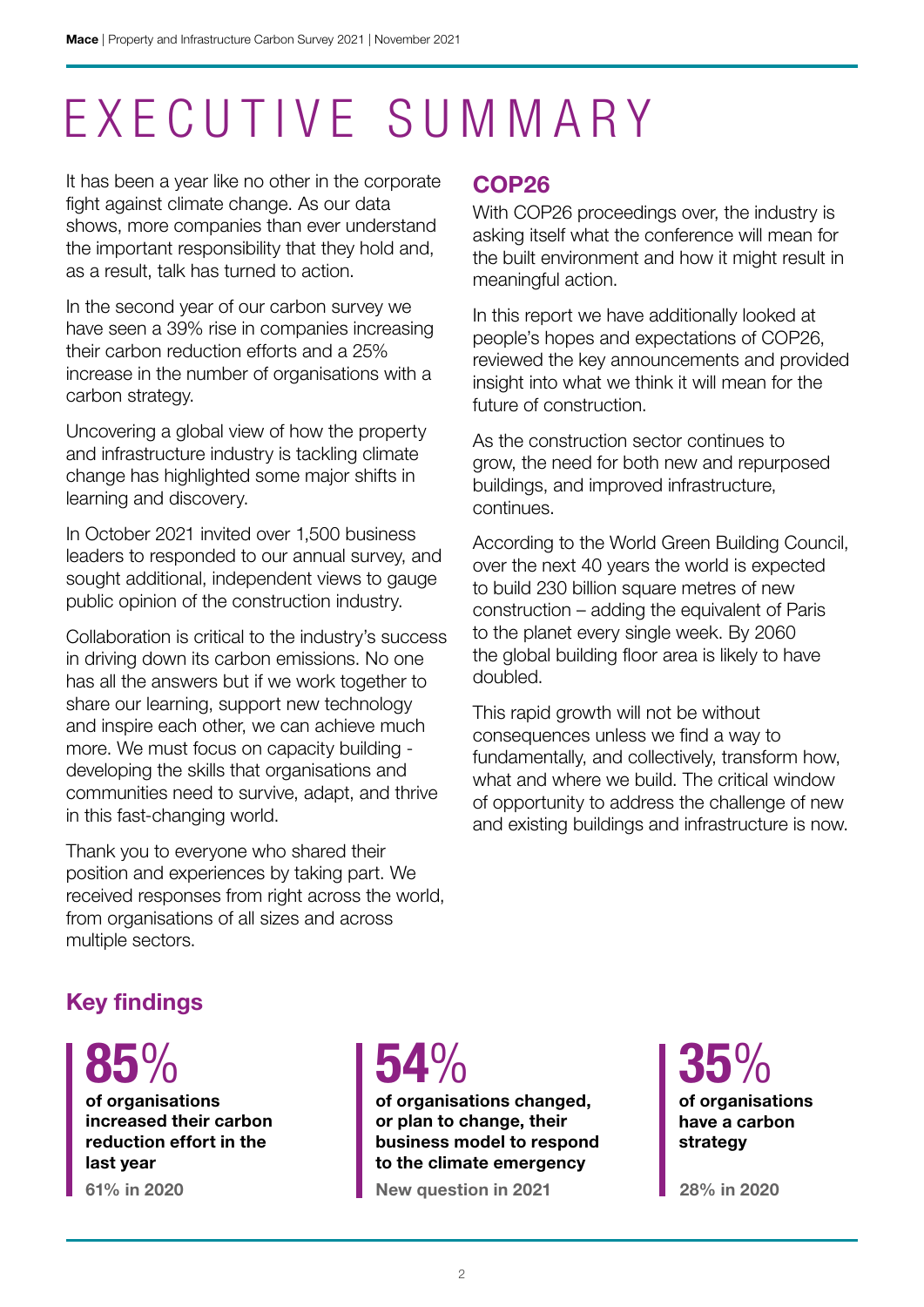# SURVEY FINDINGS

Sustainable. Egalitarian. This is the world we all want. Making it happen? That's going to take environmental, economic and social leadership – and the full force of our collective ambitions.

We're living in a world that's developing fast. The societal need for property and infrastructure is ever-growing and the urgent need for sustainable development is ever more pressing.

The built environment holds many of the answers to a better future, but with almost 40% of carbon emissions coming from the development, construction and operation of buildings, is the industry doing enough to reduce its impact on the planet?

2021 may long be remembered as a year of economic and social challenge but, despite the adversity, it may also be heralded as the year that the tide began to turn on carbon emissions.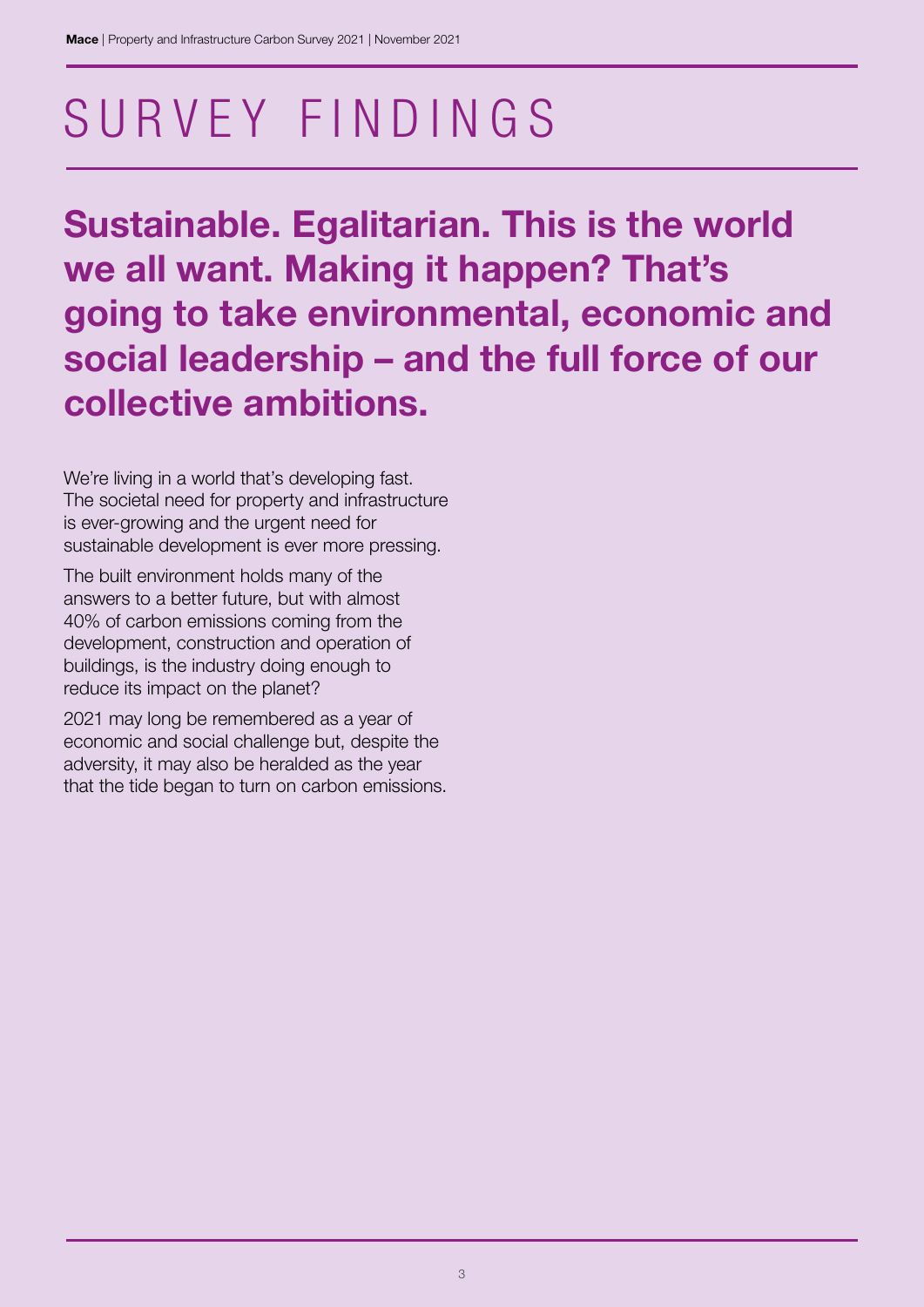# INDUSTRY OPINION

### 2021 – the strongest year yet

As a carbon intensive industry, those responsible for the built environment cannot sit back and wait for solutions. The sector must work together to step up its efforts.

In 2021, according to 68% of business leaders across the globe, it did just that – making more progress in carbon reduction than in previous years.

Talk began to turn to action right across the world, with ambitious targets transforming into bold action and increased application of emerging new technologies. However, at this crucial tipping point, it is acknowledged that far more still needs to be done.

Until recently the industry has been slow to adopt transformative change and 57% (86% in North America) reported that those responsible for the development, construction and operation of buildings and infrastructure still need to do far more to cut carbon emissions.

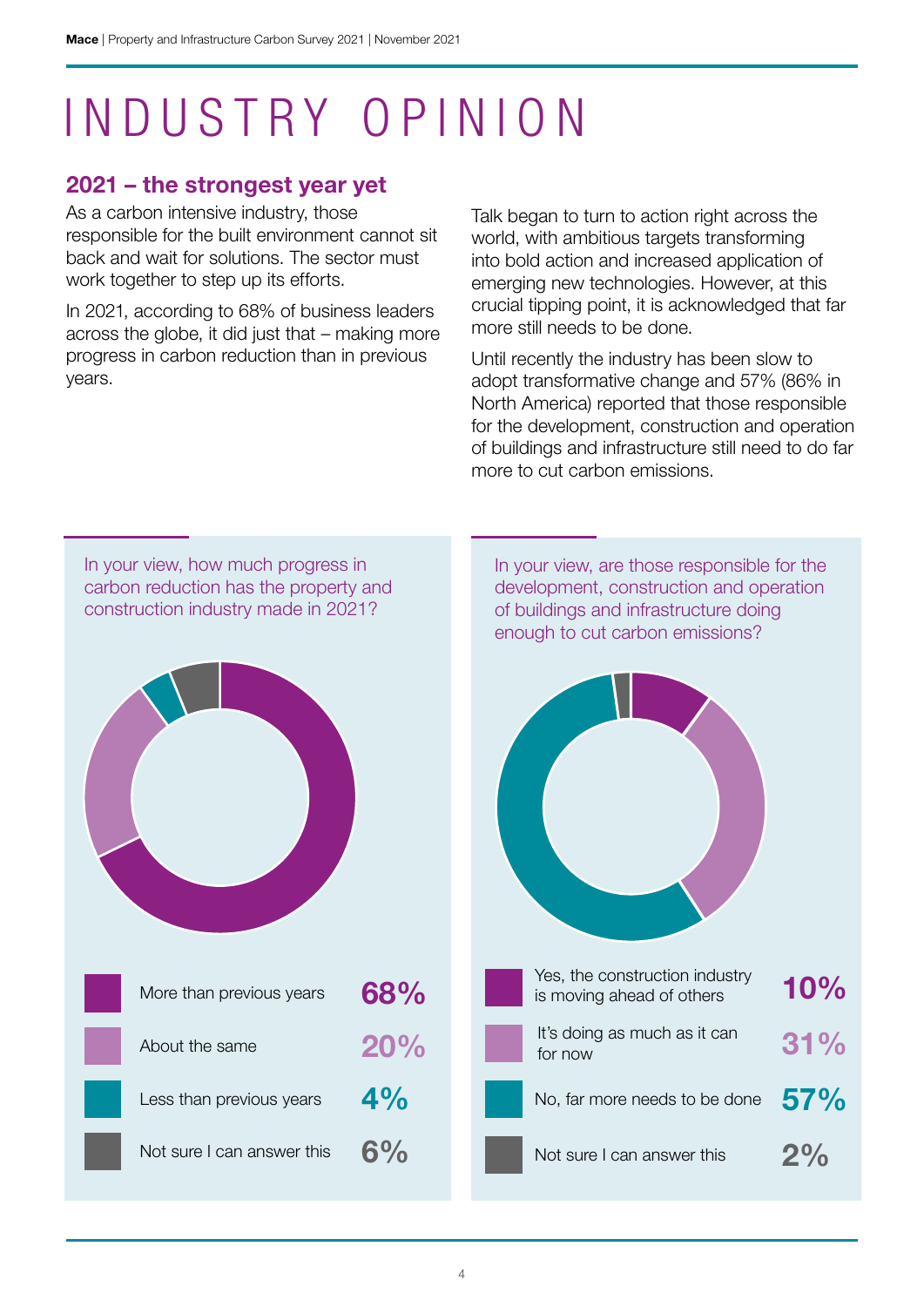### Uncovering the true value of carbon reduction

Being able to quantify the value of low carbon solutions and the additional benefits they can offer is often the first step towards businesses amplifying their efforts.

Fifty-one percent of the respondents said that they have quantified the value of their carbon reduction initiatives, while 29% are still trying to work out how to identify and record any savings - rising to 40% when looking at businesses with less than 5,000 employees.

For the companies able to measure their carbon reduction successes, 18% said they have benefitted from lower business operating costs, while 13% have seen additional sales, 10% have recorded an improvement in recruitment and/or retention, and 4% have achieved a lower cost of finance and insurances.



"

The industry is crying out for new tech solutions and delivery expertise. We have a responsibility to partner with companies to give them the support they need to test and improve their products and get them to market faster. We all need to invest in research and development as well as support smaller businesses who find it difficult to access opportunities, share their ideas and influence change.



Isabel McAllister Responsible Business Director at Mace

5月.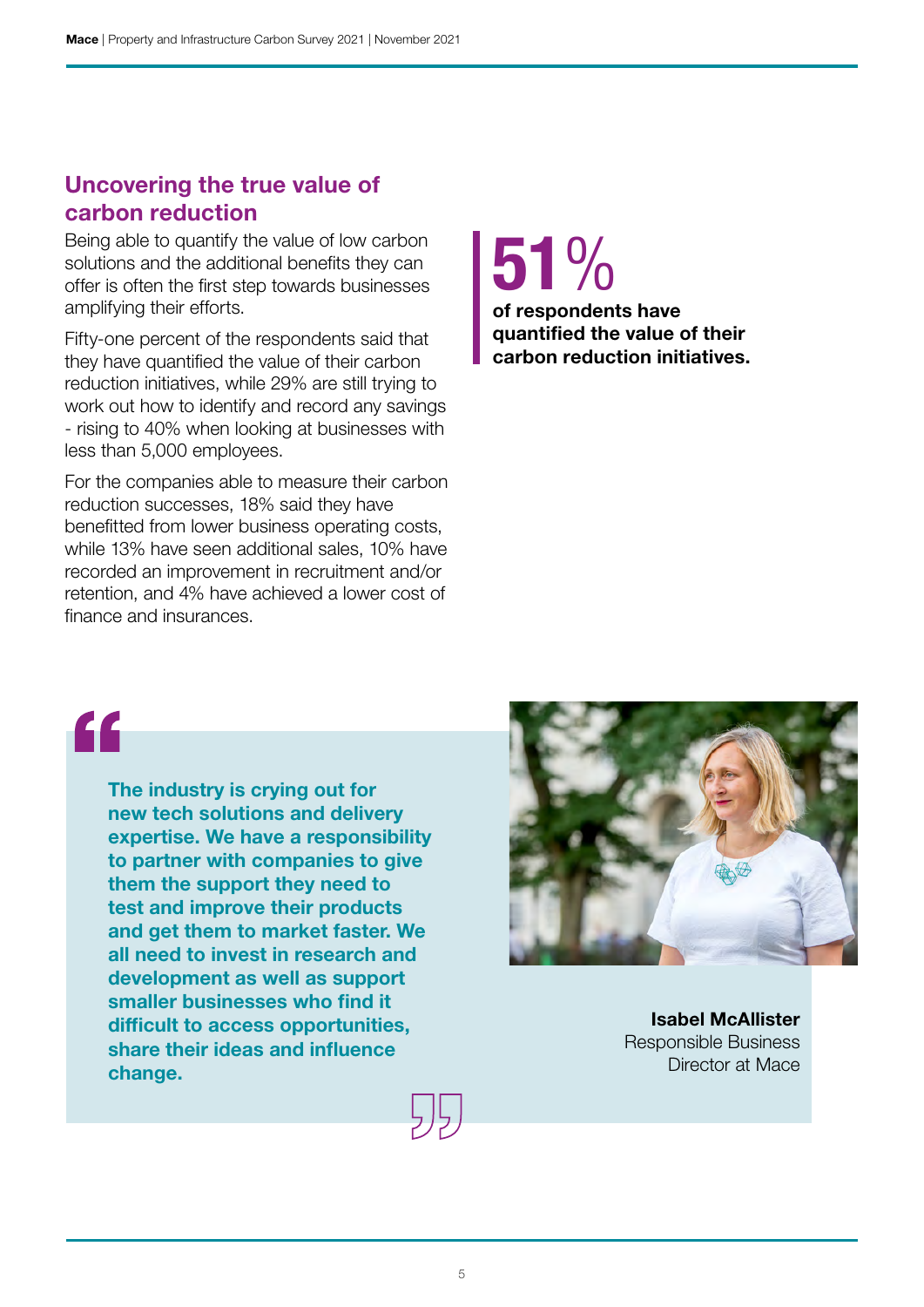# CARBON COMMITMENT

### Effort reaches new highs

In a year where the vulnerability of societies around the world became more apparent than ever, it is perhaps no surprise that 85% of organisations increased their carbon reduction efforts.

Looking at comparative data from 2020 and 2021, there has been a significant shift in companies progressing their Scopes 1, 2 and 3 targets, as well as earlier implementation of plans to become carbon positive.

Our findings showed a 23% increase in businesses setting their Scope 1, 2 and 3 targets for 2025, a 5% increase in businesses aiming for 2030 and a 12% decrease in businesses focusing on 2040.

Findings were similar for businesses committing to Science-based targets with 36% aiming for 2025 (a three-fold increase on last year).

The biggest challenges that businesses reported were a lack of, and commercial viability of, low carbon technology (26%), with 18% stating that there is insufficient low carbon technical/commercial delivery expertise available.

### CHALLENGE

### Cost of concrete and steel alternatives

Joined up approach with landlords

Client motivation

Supply chain engagement

### **Decarbonisation** of fleet

Purchasing composite materials from overseas

Reducing embodied carbon

### ACTION

### Use recycled steel and aluminium

Switch to renewable energy

Employ specialists

### Reduce diesel use

Work with the supply chain

Reduce travel

### Procure locally sourced materials

Increase use of data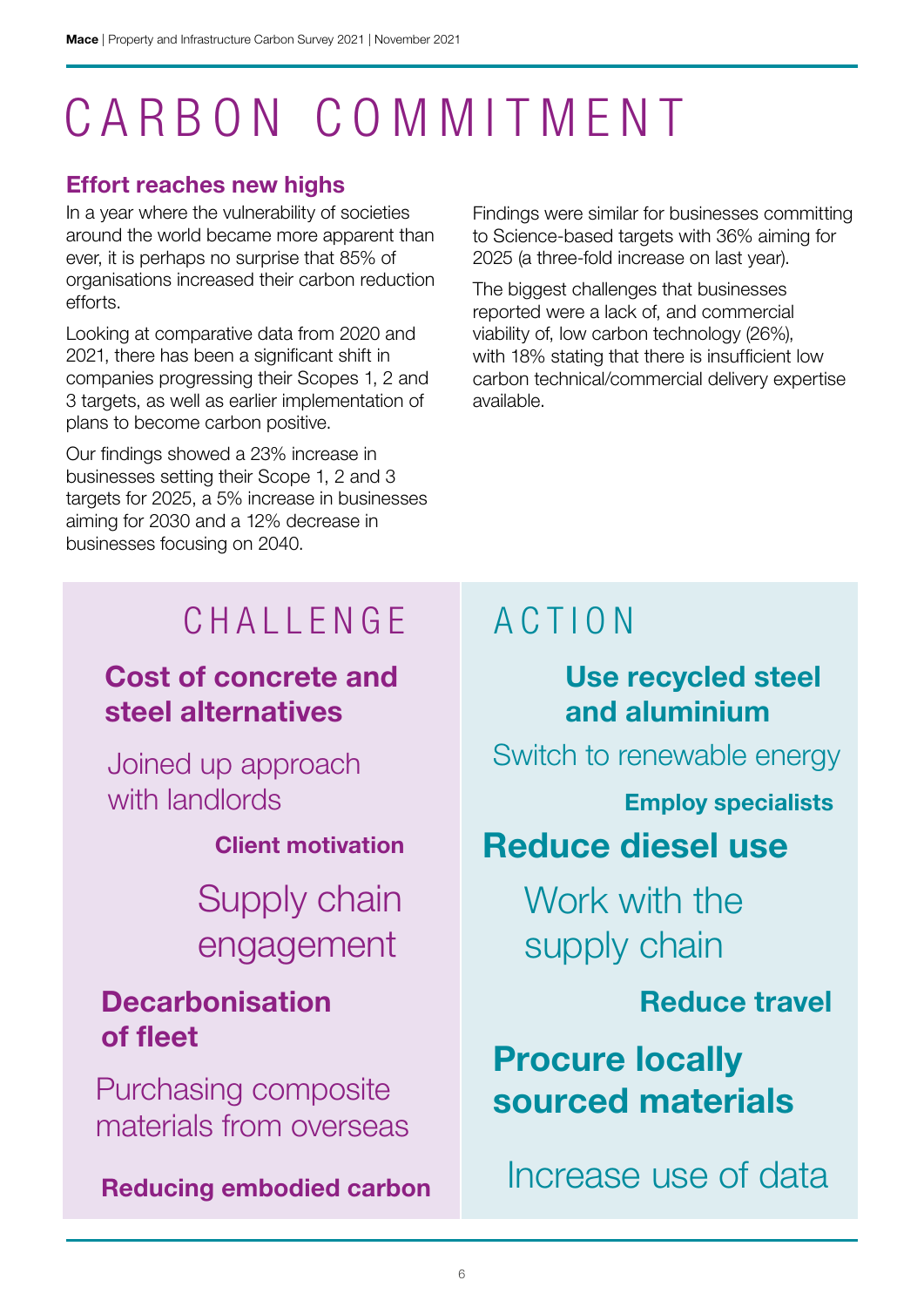### Clients are still in the driving seat

As the pressure to take action to address climate change continued to mount in 2021, for the second year clients were the key motivator.

Almost 30% of people said clients were a driver for increasing their efforts – a 26% increase on 2020. Integrity for companies to 'do the right thing', rose by 43% year-on-year while cost efficiencies and risk mitigation dropped by 50% and 40% respectively.

### of respondents are motivated by clients' needs 29%

23% in 2020



Sustainability has long been celebrated as a major hook for recruitment ambitions, with reports suggesting that 65% of people want to work for an organisation with a strong social conscience.

Interestingly, just 8% of respondents said they recognise the impact that acting sustainably can have on the recruitment and retention of employees – down 20% year-on-year.

To understand whether sustainability is a driver for recruitment, we additionally looked at how it affects people's decision to join a company. It should be noted that the people we surveyed were limited to senior decision makers and therefore not reflective of the entire workforce.

Our findings showed that 21% would only work for a business that is committed to operating sustainably. Forty-nine percent said it is of interest but not essential, and for 26% their interest in working for a business would not be affected by its sustainability efforts at all.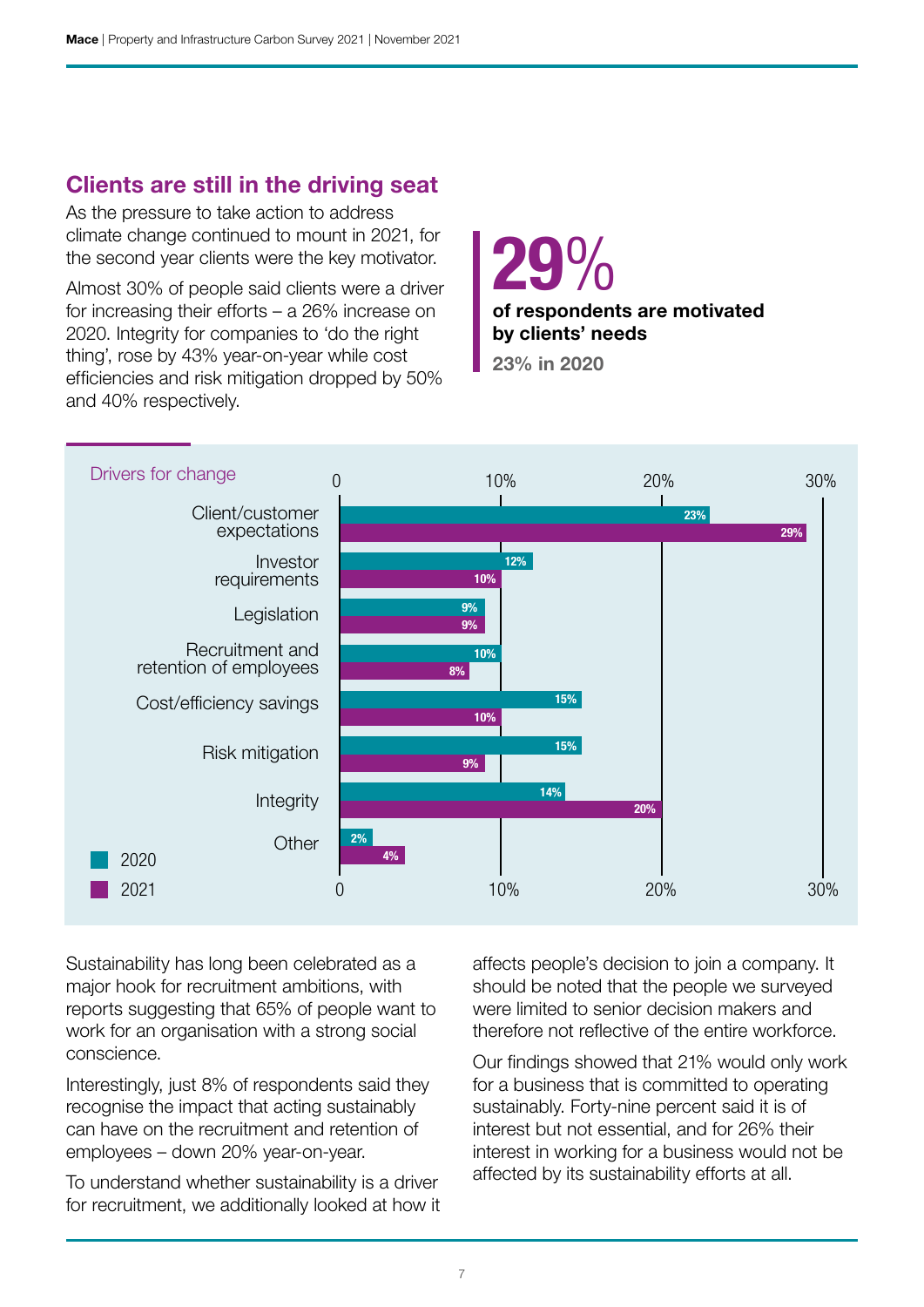### Businesses are about to look very different

Climate change is forcing businesses to consider making fundamental changes for the future – to operate effectively in different climates but also to continue to compete in rapidly changing markets and continue to attract the best talent.

Our findings highlight that 45% of businesses have already changed their business model to better respond to the climate emergency, with a further 15% about to join them. The majority are offering, or plan to offer, new low carbon products and divest from fossil fuels, while others are investing in clean technology and green energy.

Delving deeper, we looked at those yet to embark on business model changes and discovered that in the next five years over half of companies intend to adapt the way they operate to respond to the climate emergency, with 7% completely changing their business model.

45%

of companies have changed their business model to respond to the climate emergency.

Fundamentally changing how a business is run and, possibly, even what its core purpose is, shows a phenomenal shift in organisations recognising the true value of acting responsibly.

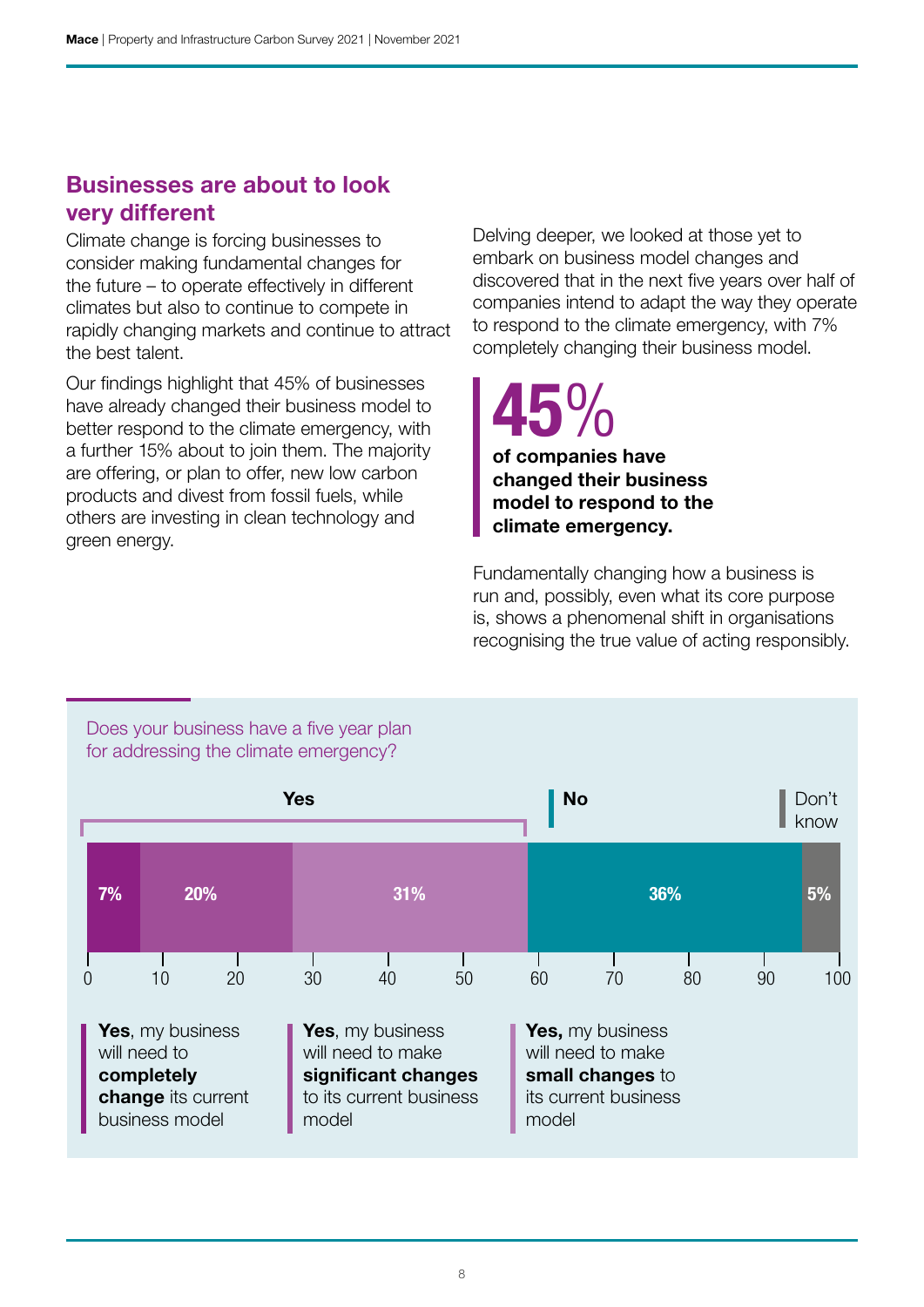# CARBON MANAGEMENT

### Greenwashing won't wash

Greenwashing received a lot of attention at COP26 with climate activists demanding that world leaders 'stop giving a false impression of their environmental actions', and the International Monetary Fund calling on regulators to prevent financial companies from making misleading claims concerning their environmental credentials.

For businesses that are serious about sustainability, the answer lies in robust strategies that guide their business operations and decisions from every angle.

As talk turns to action, over half of businesses now have a carbon reduction strategy for their property/infrastructure portfolio and for the majority it forms part of their overarching business strategy.

Geographically, businesses in Europe appear to be leading the way in terms of formally documenting their ambitions and efforts, with 81% stating that they have a carbon reduction strategy for their property and/or infrastructure portfolio. In the Americas, 50% of businesses said that they have a strategy in place, while none of the companies head quartered in Asia Pacific reported formalising their plans yet.

Does your business have a carbon reduction strategy?

> Yes it is a separate strategy/ focus for my business

Yes it forms part of the business' wider carbon reduction strategy

#### Yes, other

No my business does not have it but is planning to develop one

No my business does not have it and is not planning to develop one

Don't know

Not applicable, my company does not have a property portfolio

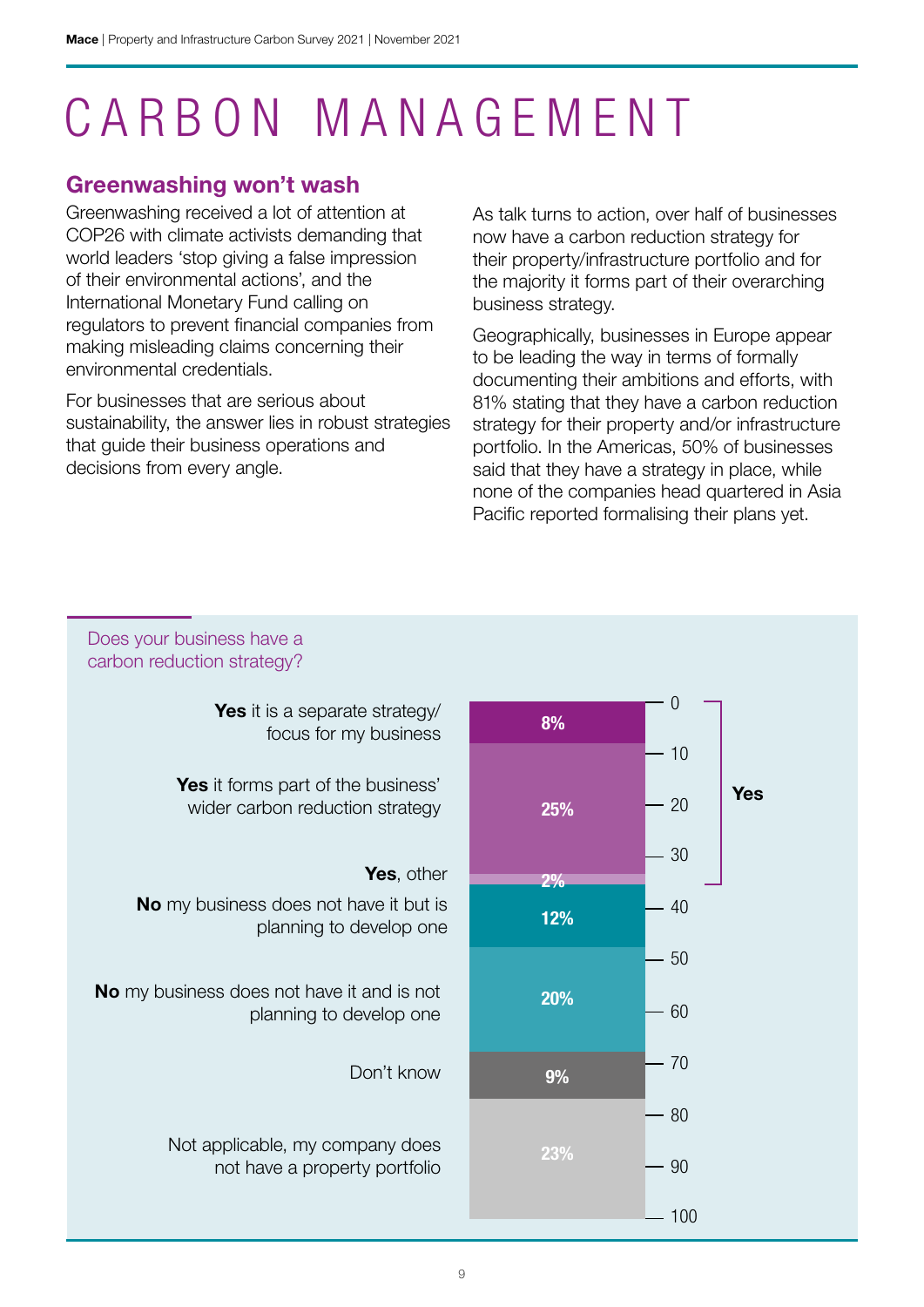### Getting on the front foot

It can naturally be assumed that a rise in sustainability strategies will generate a rise in transparent reporting.

Stakeholder and investor interest, as well as customer and client expectations drives businesses to be more transparent about their actions and results. And with data capture becoming easier to adopt and conversations growing around environmental, social, governance (ESG) reporting, many businesses are looking to get on the front foot before formal regulation is introduced.

Reporting is becoming more common place, but there is still some way to go with half (50%) of businesses stating that they report their carbon position externally.

The remaining challenge for many is how they capture data accurately, with 26% reporting that they intend to publish their position in the future but haven't yet worked out how.

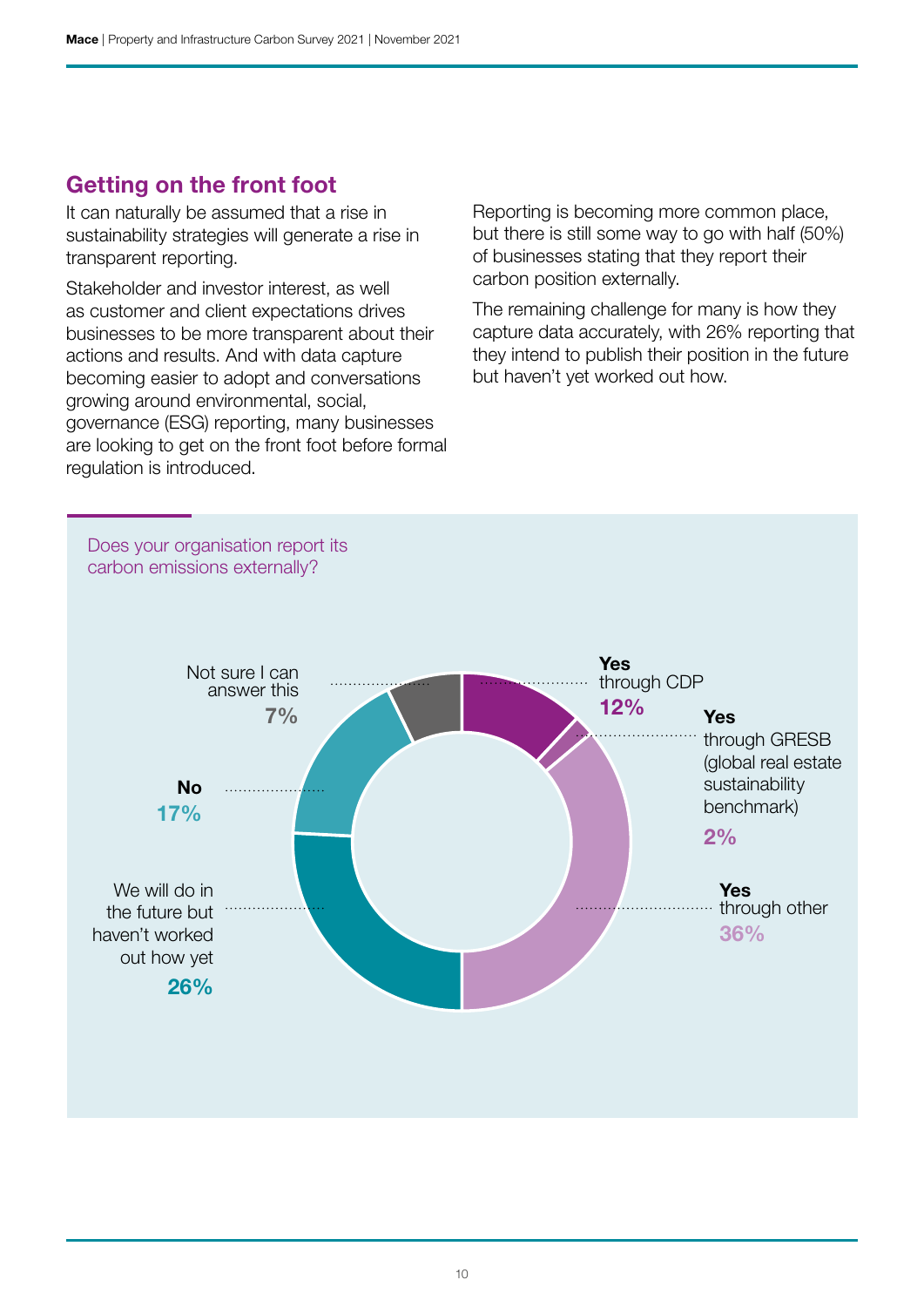# COLLABORATION

### A major step change

The overarching consensus (64%) is that the property and construction industry is, in part, working together to find carbon reduction solutions. However, with 10% feeling that action is still happening behind closed doors, some businesses are clearly being left behind.

Despite this, a phenomenal 97% of businesses said they are supporting the carbon reduction agenda beyond their own organisation.

For 28%, they are supporting clients with their ambitions – a 180% increase since 2020. This was even higher amongst companies head quartered in the Americas (50%).

All other responses indicated a drop in the last year, particularly 'informing regulation/policy' which was a focus for just 11% of companies (58% less than in 2020) and perhaps an indication of talk turning to action that has moved above and beyond regulation.

Responses from companies with more than 5,000 employees demonstrated a far higher commitment to supporting and motivating suppliers (29%) and supporting customers to live more sustainably (36%).

of businesses are supporting clients with their ambitions 28% 10% in 2020

#### How are you supporting the carbon reduction agenda beyond your organisation?

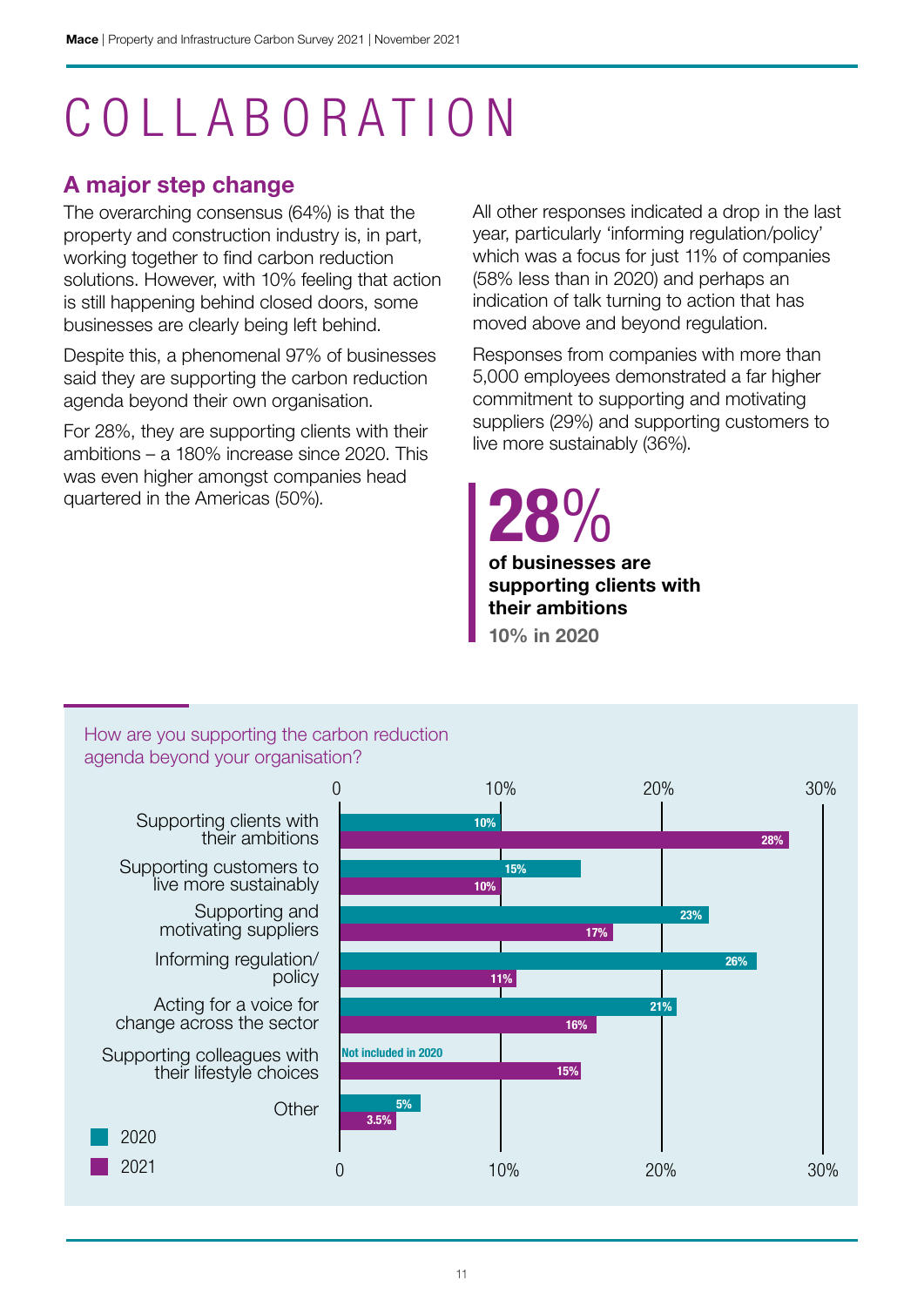# SHARED INSIGHT

It is critical that as we all navigate the ever-developing world of carbon reduction and climate change resilience, we take others on the journey with us – sharing our learning and inspiration – so that the industry progresses as a whole.

Thank you to everyone who shared their initiatives, lessons and discoveries from the last year.

### Initiatives and investments

- Establishing a multi-disciplinary team to drive our carbon reduction strategy. It was surprising how many people wanted to be involved so it's now led by people from across the business and is no longer seen as a corporate responsibility.
- Changed all of our lights to LED and moved to green electricity.
- Reducing the number of physical site visits we make. Covid taught us that the technology exists for us to work in new ways and virtual visits can be just as effective.
- Investment in electric hot melt mixers instead of gas/oil fired.
- Developed a new product that enables glued post-use flooring to be recycled. We expect to recycle 8,500 tonnes or 3 million sam of flooring by 2025, with a view to continue expanding.



LED lighting

- We rolled out a number of trials to attempt to find ways to improve emissions across our transport fleet. We have changed our company car policy to encourage colleagues to take more hybrid and electric cars, and we have introduced a number of diesel hybrid trucks to our commercial fleet.
- Introduced green energy and smart building energy monitoring systems.



Electric hot melt mixers instead of gas/oil fired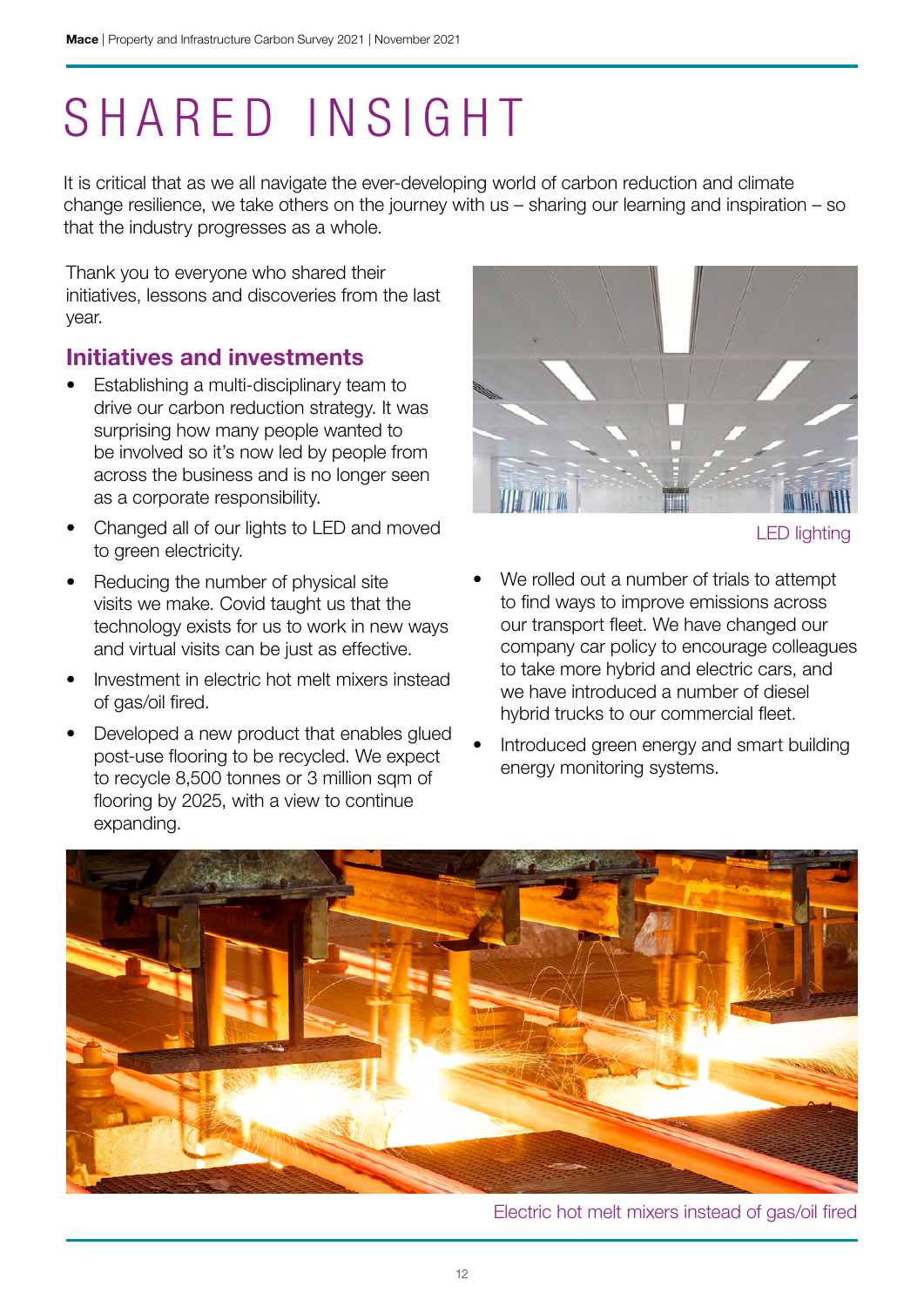

Green energy

### Lessons learned

- Investment costs money up front but there are long-term savings to be made.
- Two schools built to the same design by the same contractor but with different operating Trusts can have a variance of 30% in  $CO<sub>2</sub>$ operational use.
- Technological changes are easier to implement than people's habits. We must invest as much in training operatives to use new technology as in purchasing the equipment.
- Learning about and understanding the process of steel production in our supply chain has allowed us to have better informed conversations with our clients, and explore alternatives within our designs. This is largely around EAF/BOF capabilities and the carbon associated with the different steel making methods. Passing this information both up and down our supply chain has been invaluable in collaborating to produce alternatives for lower carbon structures.
- Just how much we can help by collaboratively working with clients and supply chain – it's a win win for all.
- Green energy options and the ease of moving to renewable energy.

### **Discoveries**

- Thames River can provide approximately 3MW as an energy source per mile stretch. This is being integrated into our design plans as a renewable source, moving away from fossil fuels such as gas.
- With the use of hydrogen fuel cells we might be able to decarbonise our fleet in the near future.
- Carbon eating exterior paint for buildings.
- Free heat sourcing from ground assets to heat third party buildings.
- Utilising heat exhaust rejection from the TFL exhaust shaft located within our site boundary.
- Trialling the use of HVO D+ Biofuel and Flybrid cubes to reduce the use of dieselpowered equipment.



Electric vehicle charging point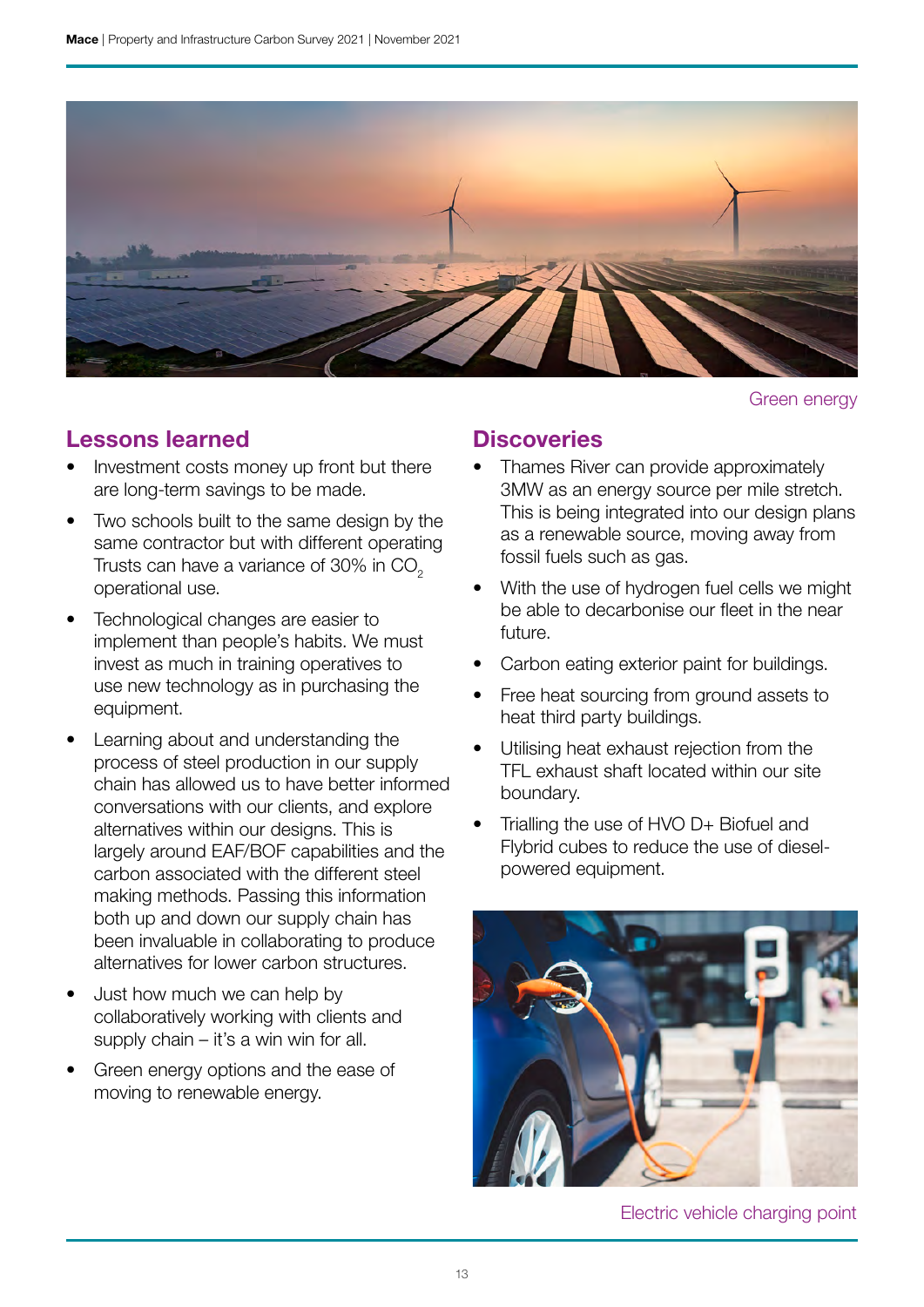# COP26 INSIGHT

### Between 31st October and 12 November, the world turned its attention to the UN's annual COP26 climate conference.



Having missed a year due to the global pandemic, and riding on the wave of 2020 being the hottest year on record, the tone felt different to past COP events.

The message was stronger, the presence was greater, and the activists and impacted communities were louder.

But will it result in meaningful action, and how will the property and infrastructure industry react?

We look at people's hopes and expectations of COP26, review the key announcements and provide insight into what we think it will mean for the future of construction.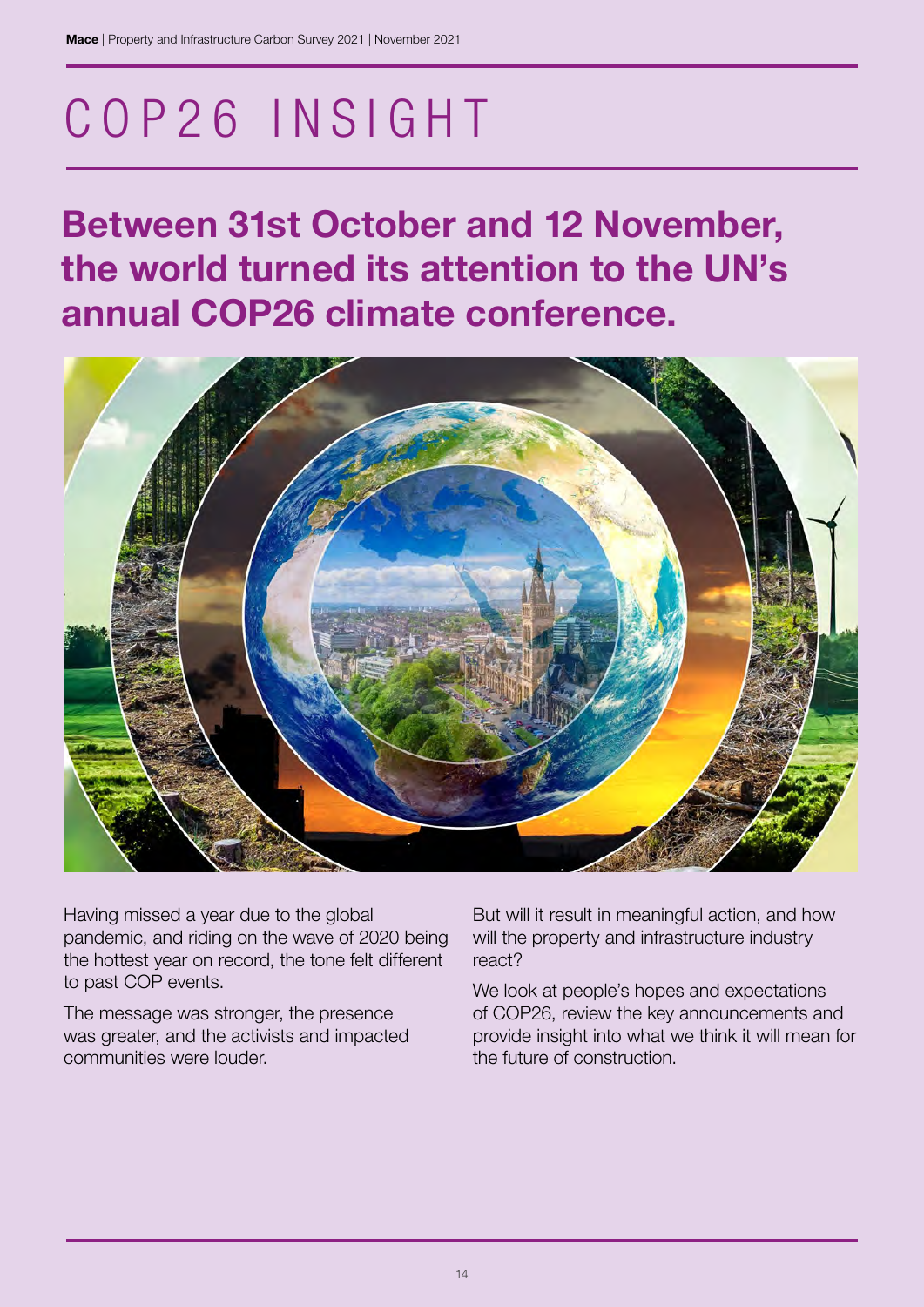### The run up to COP26

No country, business or individual holds all the answers to climate change. While some are more advanced than others, there is very real need for one collective pact and supporting guidance. That is why the UN climate change conference is so important.

In the weeks before COP26, as talk turned to predictions, we asked business leaders what their hopes and expectations were.

#### What do you hope will emerge from COP26?

### Global carbon reduction agreement Increased funding Incentives to achieve NZC

New regulations

Pledge to fossil fuels

Practical solutions

New carbon targets

Clear action plan

IN PARTNERSHIP WITH ITALY



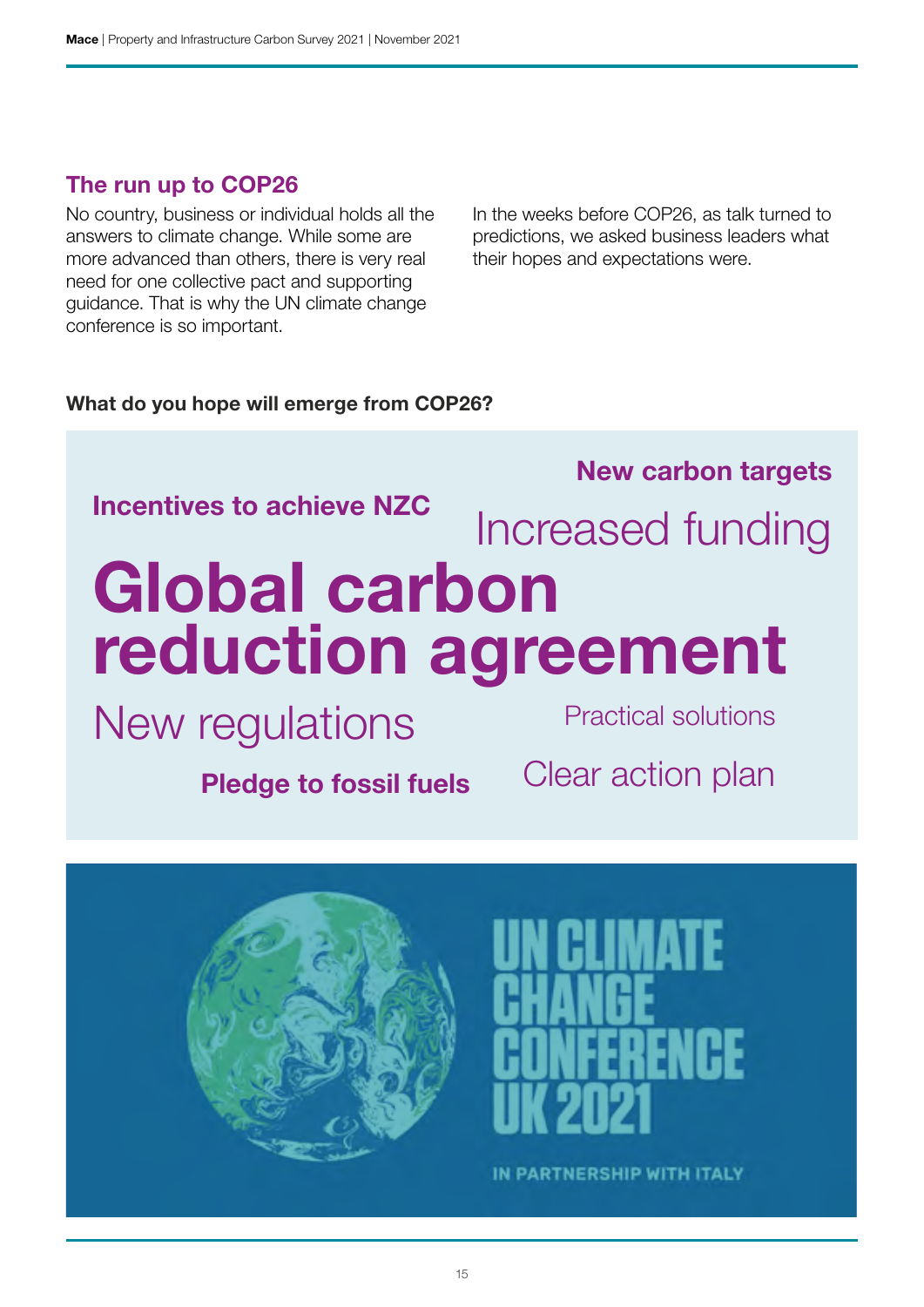### What impact do you expect COP26 will have?



### 70% Almost

of respondents said that they expect COP26 to have an impact, either by forcing action, offering clearer guidance or inspiring discussions

versus...

### of respondents who said that they do not believe 24%

that COP26 will have any impact on businesses.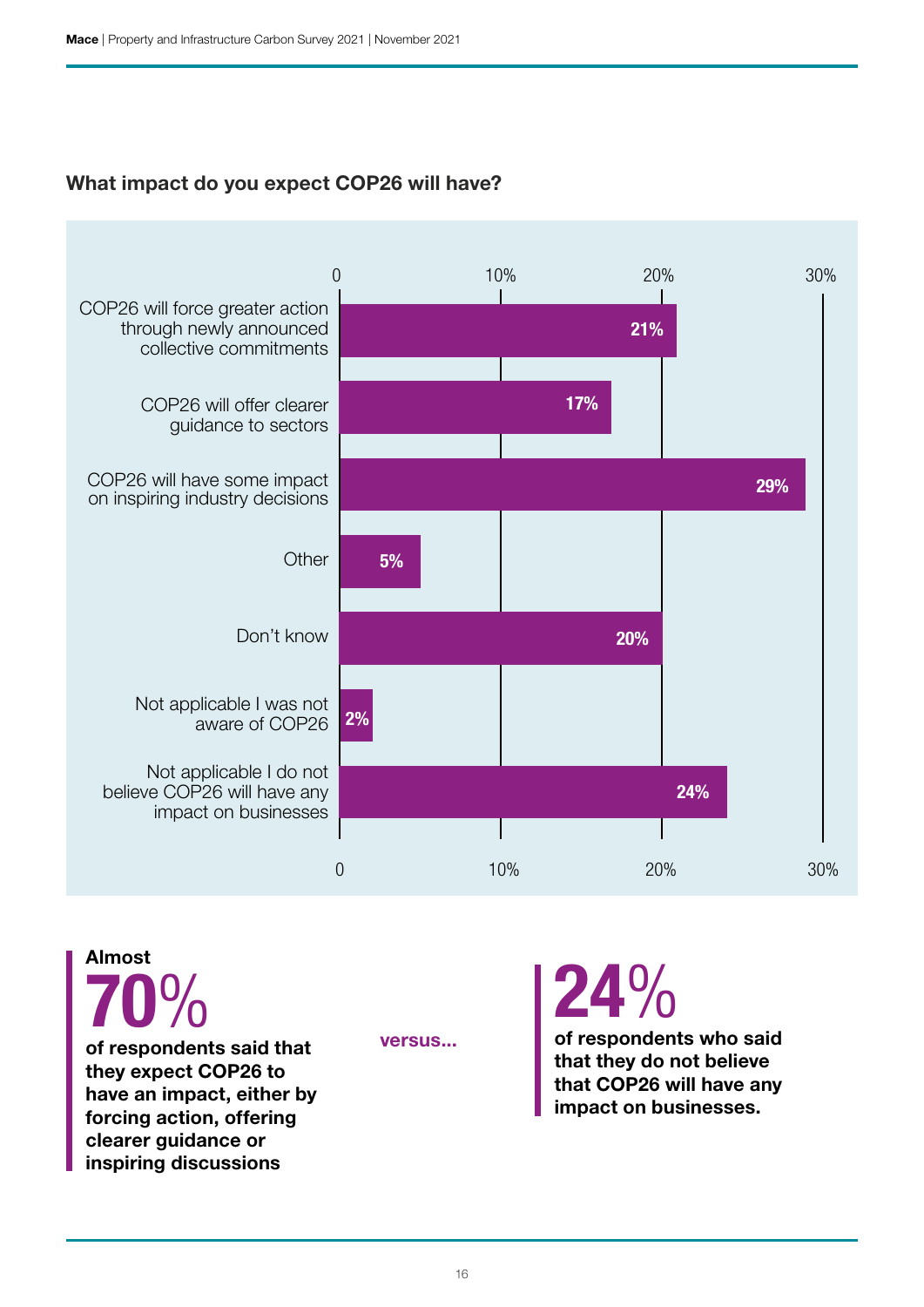# COP 26 INSIGHT

### COP26 round up

The culmination of twelve days of speeches, presentations and fierce negotiation was a new global agreement which was announced on 13 November. Although not legally binding, it has set the global agenda on climate change with a number of key commitments, some of which will impact the built environment:

#### Funding

World leaders pledged to increase the funding available (an estimated \$96bn a year by 2022) to help countries-in-need manage the effects of climate change and switch to clean energy. However, some countries didn't feel it was enough.

#### Emissions

While an agreement on cuts to carbon emissions wasn't reached, it was decided that countries will meet next year to pledge further cuts to try to keep temperature rises within 1.5C. Current pledges will only limit global warming to about 2.4C.

#### Fossil fuels

Coal use currently generates 40% of annual  $\mathrm{CO}_2^{\phantom{\dag}}$  emissions. An agreement was reached to reduce countries' reliance on it (importantly this included commitments from major coal-users such as Poland, Vietnam and Chile), however it made headlines for a last minute softening of the language - forced by China and India which resulted in a change from 'phase out' to 'phase down'. Regardless, this was the first COP agreement to limit the use of coal.

#### Nature and land

Over 100 countries (accounting for 85% of the world's forests) agreed to stop deforestation by 2030. Forty-five governments pledged urgent action and investment to protect nature and shift to more sustainable ways of farming, and 95 high-profile companies committed to being 'Nature Positive' - agreeing to work towards halting and reversing the decline of nature by 2030.

### "

Is this how our story is due to end – a tale of the smartest species doomed by that all-too-human characteristic of failing to see the bigger picture in pursuit of shortterm goals?

Sir David Attenborough Naturalist and broadcaster.



"

The clock is ticking to the furious rhythm of hundreds of billions of pistons and furnaces and engines with which we are pumping carbon into the air faster and faster … and quilting the Earth in an invisible and suffocating blanket of CO2 raising the temperature of the planet with a speed and abruptness that is entirely man-made.

Boris Johnson Prime Minister

"

Our addiction to fossil fuels is pushing humanity to the brink. We face a stark choice: either we stop it or it stops us. It's time to say 'enough'.

Antonio Guterres U.N. Secretary-General

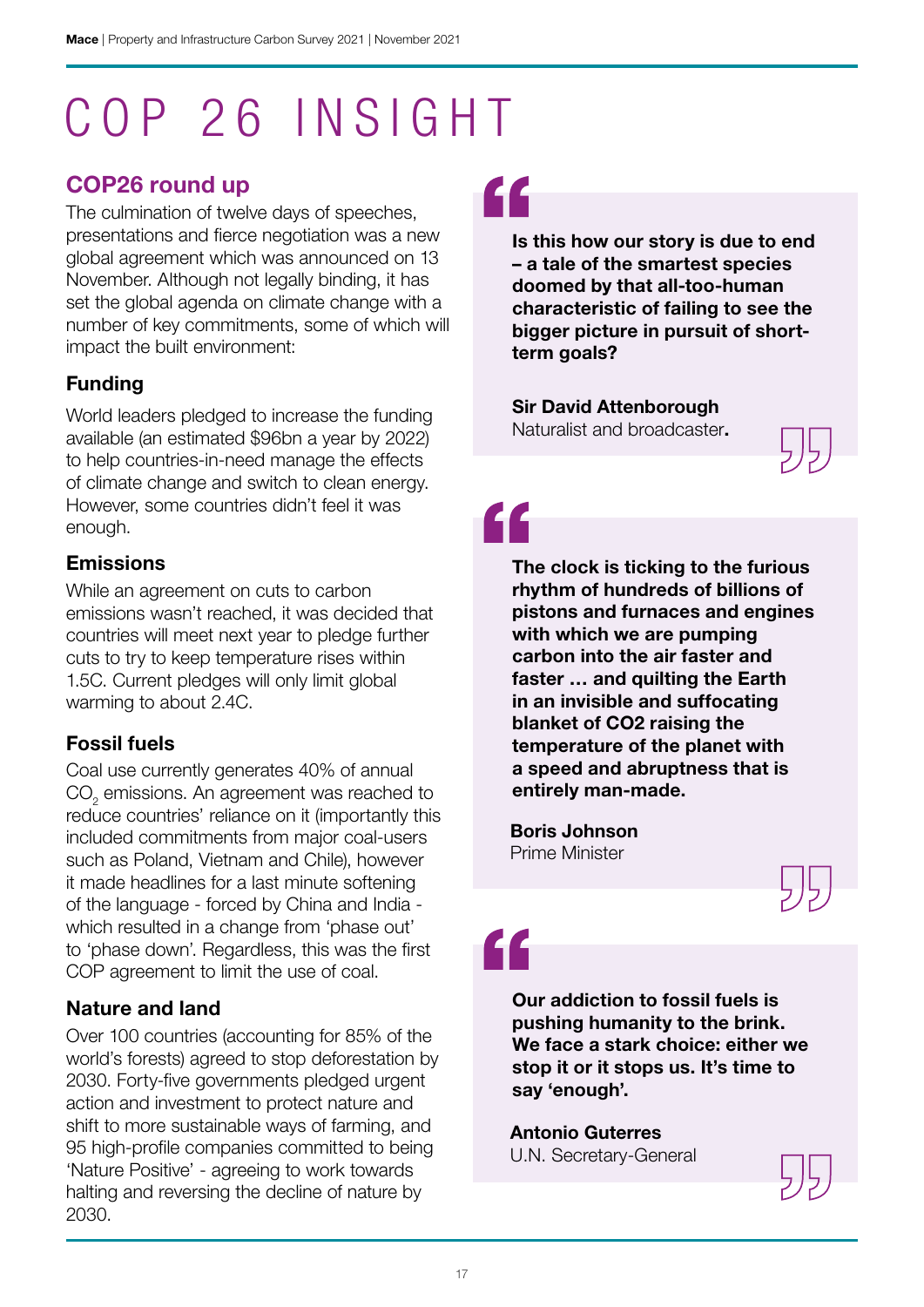In other announcements, the US and China (the world's biggest CO $_2$  emitters) pledged to dial up the switch to clean energy generation in the next decade; more than 100 countries promised to cut methane emissions by 30% by 2030 (although the biggest emitters - China, Russia and India didn't sign up); and financial organisations responsible for assets worth \$130tn agreed to back 'clean' technology and direct finance away from fossil fuel-burning industries.

## 40

It has sometimes been observed that what leaders do for their people today is government and politics. But what they do for the people of tomorrow — that is statesmanship.

Her Majesty The Queen

# "

We say no more blah blah blah, no more exploitation of people and nature and the planet. No more whatever the f\*\*\* they are doing inside there.

Greta Thunberg Environmental activist

# "

There's no more time to hang back or sit on the fence or argue amongst ourselves. This is a challenge of our collective lifetimes. The existential threat to human existence as we know it, and every day we delay, the cost of inaction increases.

Joe Biden US President



Are we so blinded and hardened that we can no longer appreciate the cries of humanity… can there be peace and prosperity if two thirds of the world live under siege and face calamitous threats …if we don't [act in the interests of all people dependent on us] we will allow the path of greed and selfishness to sow the seeds of our common destruction.

Mia Mottley

Prime Minister of Barbados



We are already gasping for survival. Tomorrow is not an option, for it will be too late.

Wavel John Charles Ramkalawan Seychelles President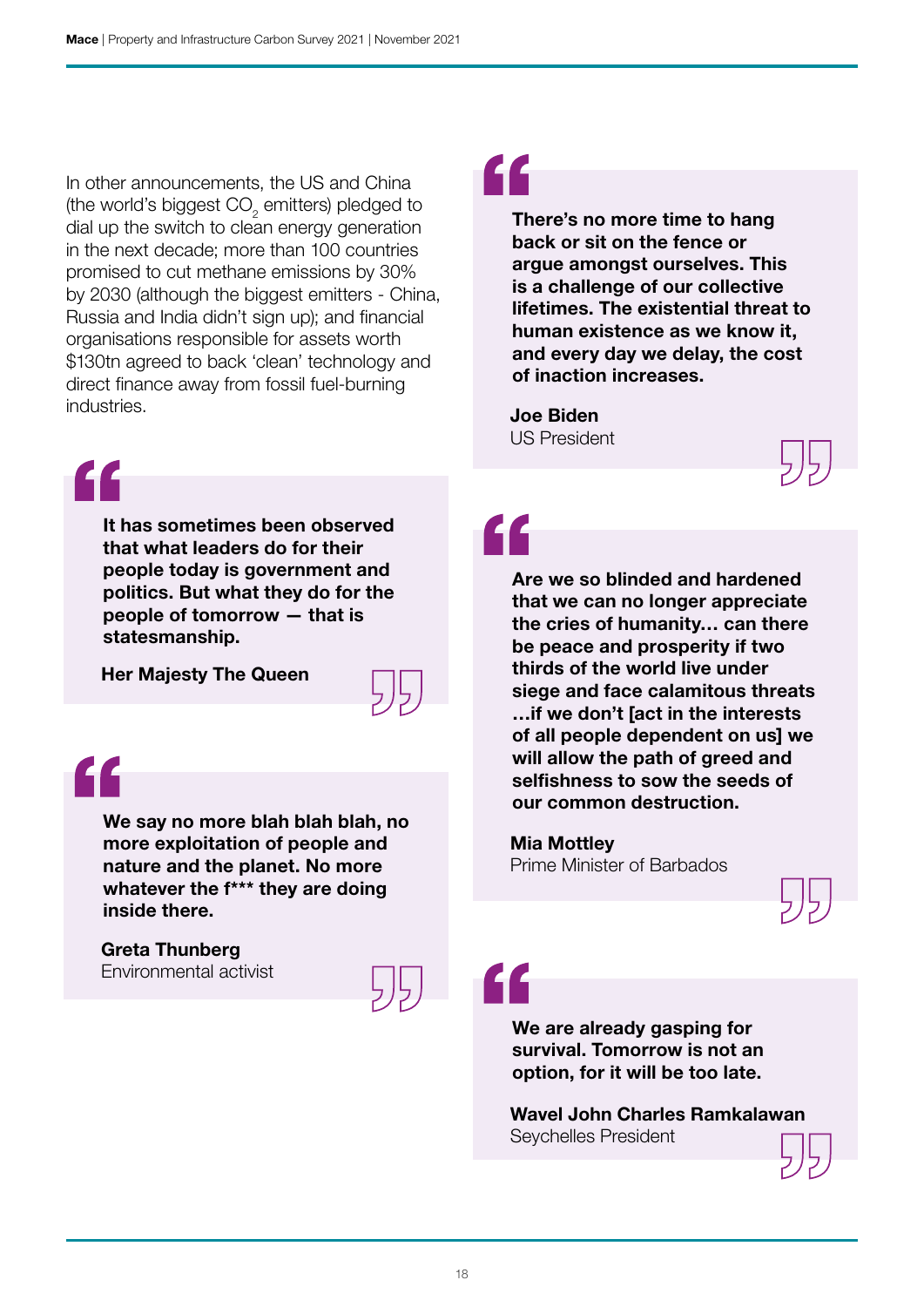### What could it mean for the building and infrastructure industry?

The 26th conference of COP was the first time that the UN's annual climate conference specifically addressed carbon emissions from buildings.

Cities, Regions and Built Environment Day gave our industry a seat at the table, encouraging new solutions to be shared and providing a platform for bold commitments to be announced.

Nature and Land Use Day also provided an opportunity to discover some of the latest solutions to global greenhouse emissions and demonstrate regeneration projects that are helping communities to combat the devastating effects of climate change.

The next few months will prove interesting as industry bodies and leaders digest the Climate Pact and rethink their targets and approach to transformation. However, a few key announcements have already been made that we need to take note of:

### Net Zero Carbon Buildings **Commitment**

The World Green Building Council announced a further 44 businesses had signed up to the Net Zero Carbon Buildings Commitment, taking sectorleading action on whole life carbon emissions.

Each business has pledged to decarbonise the built environment across their portfolios and business activities by 2030 by; reducing operational emissions of new and existing built assets; only owning, occupying and developing buildings that operate at net zero carbon; achieving maximum embodied carbon reductions for new developments and major renovations over which they have direct control; compensating for residual operational and upfront embodied emissions that cannot be mitigated; and advocating for wider emission reductions via their business activities and reporting on their impact.

### Whole Life Carbon Roadmap

Meanwhile in the UK the Green Building Council (UKGBC) unveiled its [Whole Life](https://www.ukgbc.org/ukgbc-work/net-zero-whole-life-roadmap-for-the-built-environment/)  [Carbon Roadmap](https://www.ukgbc.org/ukgbc-work/net-zero-whole-life-roadmap-for-the-built-environment/) - a tool to help built environment businesses measure and cut carbon from materials, processes, operation and demolition.

The Roadmap plots a pathway to netzero by 2050 for the UK's entire built environment sector, in which there is a sharp decrease in operational and embodied carbon through to 2035 and a more gradual decrease between 2035 and 2050. It includes action plans for 14 of the built environment industry's key stakeholders, plus a separate, specific summary for policymakers.

A further nine European Green Building Councils are expected to announce their roadmaps in the coming months.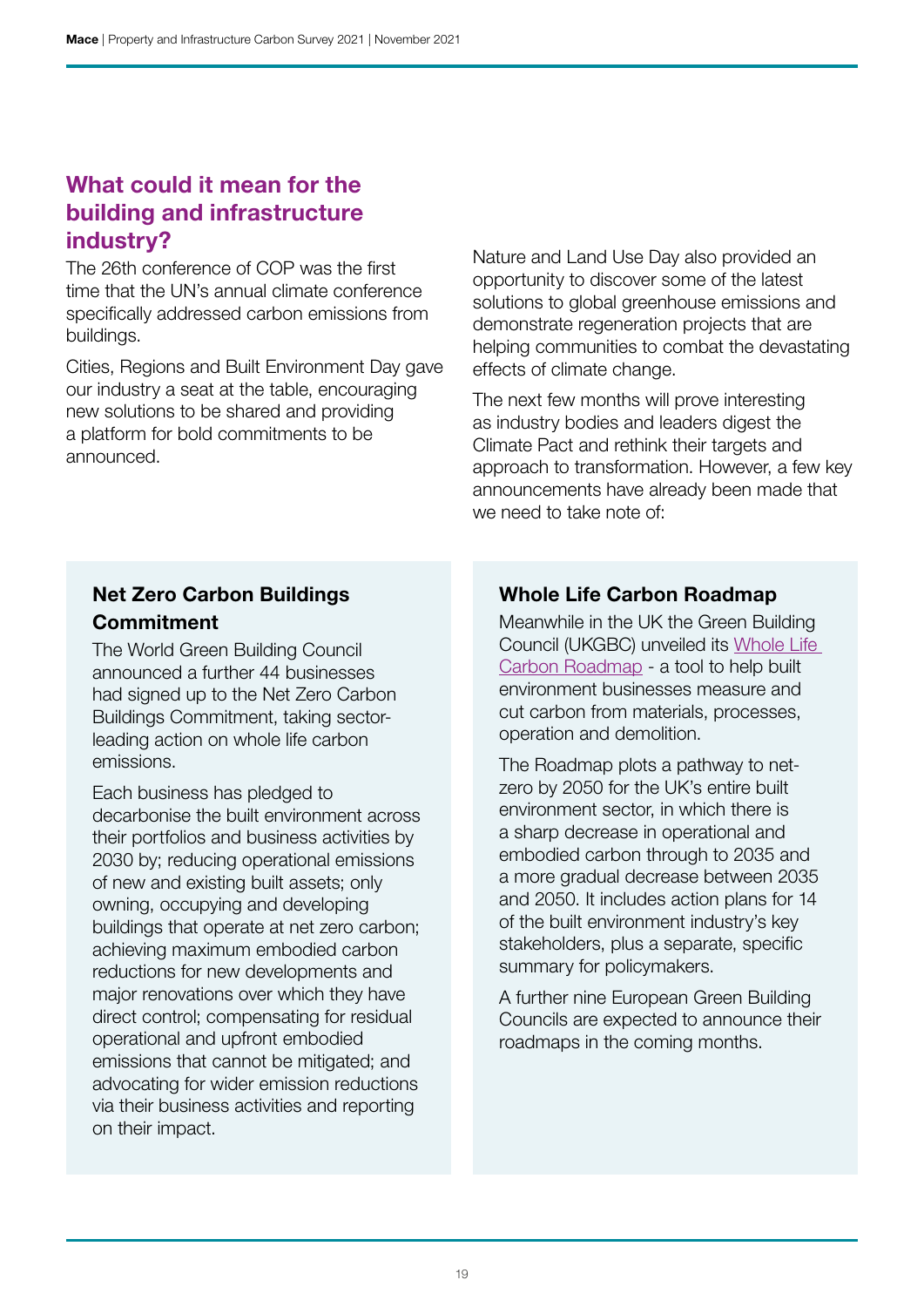#### Stronger commitments are needed

Despite the decarbonisation of buildings and infrastructure being of critical importance, they are notably absent from many NDCs (Nationally Determined Contributions – a country's climate action plan to cut emissions and adapt to climate impacts). Of the 186 countries that submitted NDCs, just 136 mention buildings, with only 53 talking about building efficiency and 38 addressing building energy codes.

Many countries will need to quickly develop more detailed plans to address the built environment with decarbonisation targets and new building performance standards.

#### The greenest building is the one that already exists

While the design and delivery of new buildings are critically important in achieving net zero, retrofitting and regenerating existing buildings is the key. This is especially true in heavily developed countries, where the majority of buildings that will exist in 2050 have already been built.

Because most buildings in developed countries were constructed before building codes were introduced, the International Energy Agency (IEA) recommends that building retrofits increase from 1% to an average of 2% per year by 2025, and 3% annually by 2040. The Agency also recommends that the industry focuses on more deep retrofits that reduce a building's energy consumption by 30–50%.

#### Embodied carbon must be addressed

It can take up to 80 years for a new, energyefficient, building to overcome the climate impacts created by its construction. We must turn our attention to addressing embodied carbon in our industry, namely the emissions associated with materials, including those created during the manufacturing process and transportation to site, and the construction practices we use.

Throughout the industry we must all be careful that discussion on a global scale does not intimidate local action – nor must we devolve responsibility by focusing on countries or industries that refuse to acknowledge the part that they need to play.

Responsibility sits with us all. Regardless of the influence that an individual or a business has, the important message here is that every action, however small, is a step in the right direction. The race against climate change won't be won by giant isolated leaps, it will need small steps in herds. We all have personal and professional spheres of control and influence - putting our time and energy into these is the best thing we can all do to help fight climate change.

#### Natural infrastructure has to be a priority

Firm commitments are needed to radically increase investments in nature-based solutions and biodiversity programmes, particularly in and around cities.

In less developed countries that routinely experience the impact of climate change, replacing traditional concrete-heavy infrastructure with green alternatives, is proving to be a viable, cost effective solution.

A recent study by The International Institute for Sustainable Development (IISD) that looked at the benefits of replacing newly-built or engineered infrastructure with nature-based alternatives found a 50% cost saving.

And with the U.N. reporting that \$4.3 trillion worth of global infrastructure is needed, if 10% could be fulfilled as green projects there would be a saving of \$248 billion per year.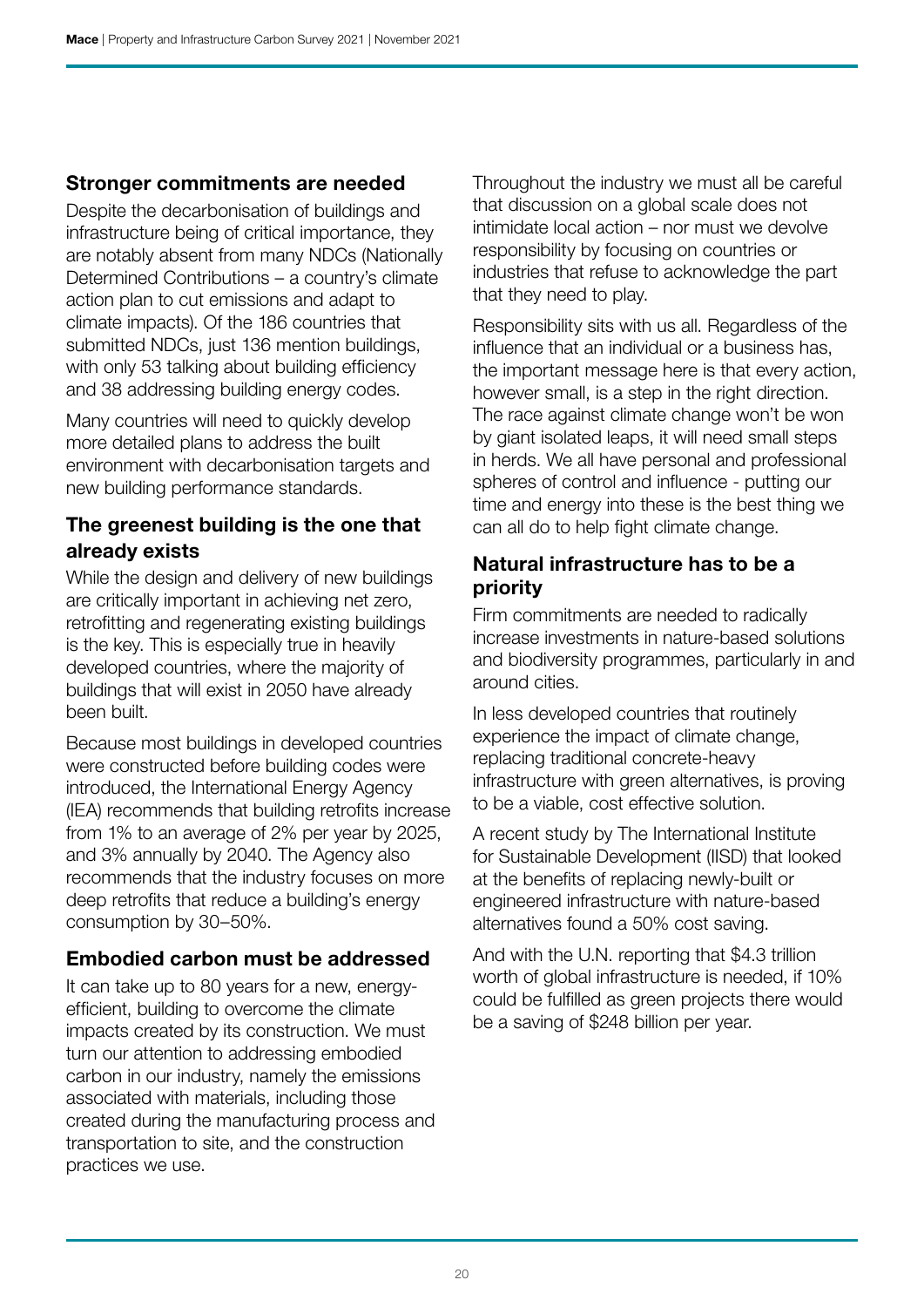# RESPONSIBLE BUSINESS CONSULTANCY SERVICE

### Fighting climate change. Protecting biodiversity. Responding to growing populations.

We support our clients to deliver property and infrastructure projects with positive change - to understand and challenge sustainability and social value ambitions, embed innovative solutions and deliver industry-leading transformation that tackles social inequalities and reduces climate impacts.

Since 2012, Mace has been driving sustainability efforts through the industry; working with businesses of every scale, in every sector and across hundreds of locations to adopt bestpractice solutions and make change happen.

From carbon reduction programmes, sustainability strategies and green building certifications, to social value delivery frameworks, behaviour change programmes and ESG reporting; our specialist team blend strategic advice, sector knowledge and proven delivery methods to redefine ambitions and provide certainty of commercial and social viability.

We work with clients at every stage of the sustainability journey, from scoping opportunities and setting targets, to developing strategies and exploring investment opportunities. As we all strive to do the right thing, joining forces is key.

If you want to have a chat about anything related to the work we are doing around the world and how we can support your business in achieving ambitious sustainability goals, please contact us.



Mark Holmes Deputy Chairman, Mace Mark.Holmes@macegroup.com



Isabel McAllister Responsible Business Director, Mace Isabel.McAllister@macegroup.com